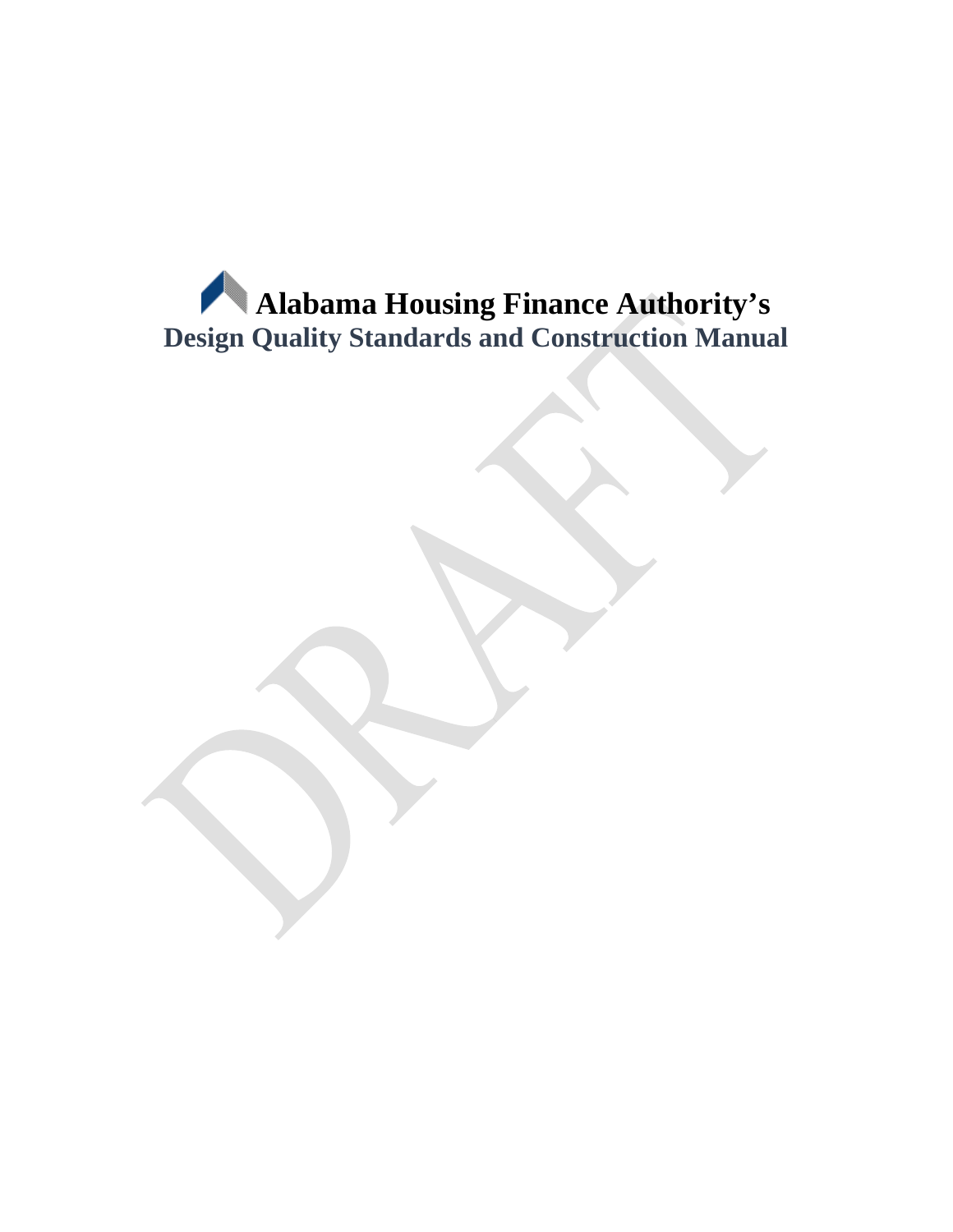## TABLE OF CONTENTS

- I. Introduction
- II. Requirements for All Approved Projects
- III. Attached New Construction Rental Units
- IV. New Construction Single-Family Rental Units
- V. Inspections and Reports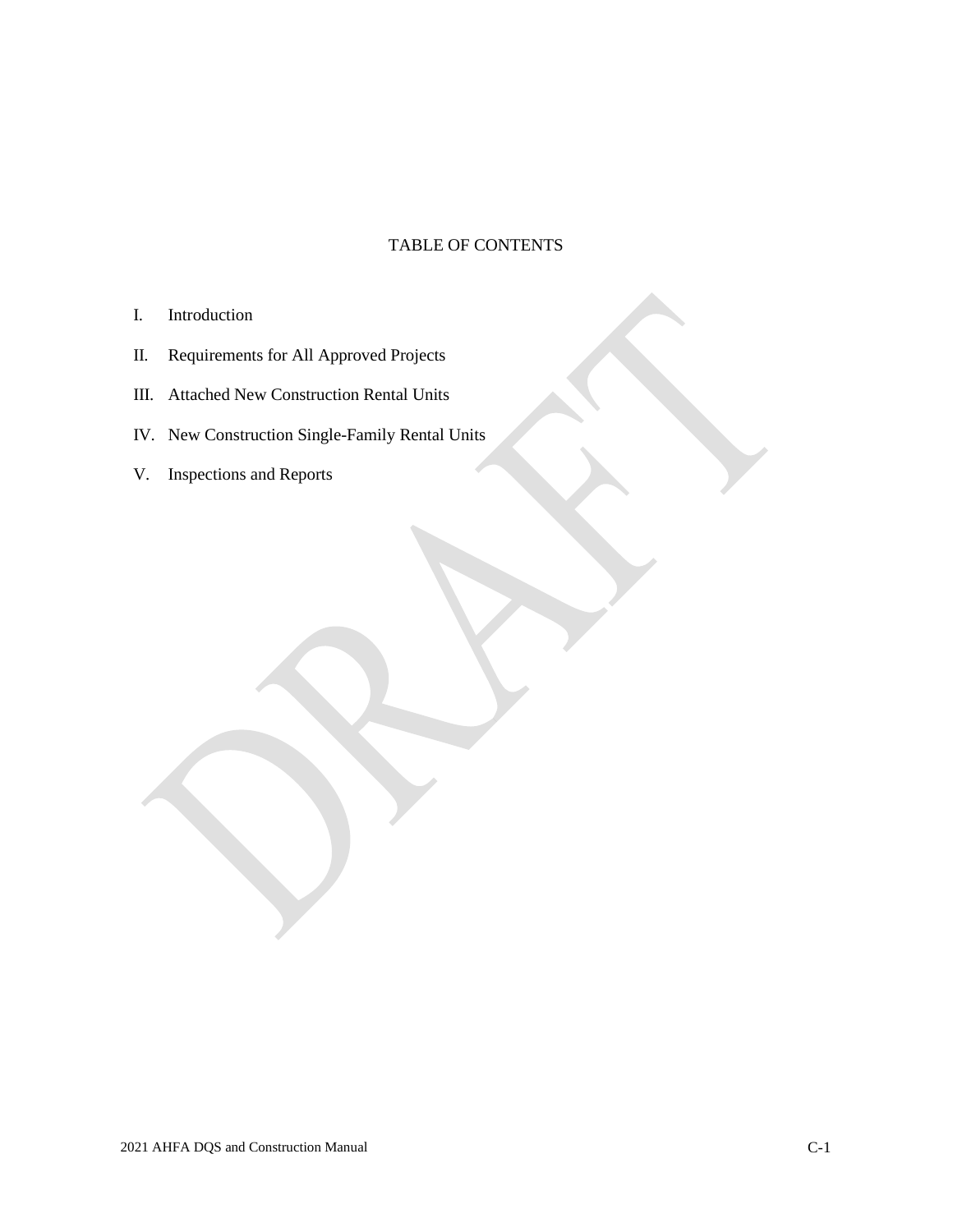**WITHOUT LIMITING ANY OTHER PROVISION OF THIS HOME ACTION PLAN, ALL DETERMINATIONS, CALCULATIONS, JUDGMENTS, ASSESSMENTS OR OTHER DECISIONS MADE BY AHFA UNDER THIS ADDENDUM, INCLUDING WITHOUT LIMITATION RELATED APPLICATION INSTRUCTIONS, AHFA FORMS AND THE QAP ITSELF, SHALL BE MADE IN AHFA'S SOLE AND ABSOLUTE DISCRETION.**

## **I. Introduction**

*All projects must be designed and constructed in accordance with the applicable requirements of the 2010 Americans with Disabilities Act Accessibility Guidelines, Section 504 of the Rehabilitation Act, Fair Housing Act, state and local disaster mitigation standards, 2009 or 2012 International Building Code- International Residential Code, 2009 International Energy Conservation Code for single-family homes, 2007American Society of Heating, Refrigerating and Air-conditioning Engineers 90.2 for multifamily buildings and any more restrictive local building code requirements.*

Any deviations from these standards must have the written approval of AHFA prior to submitting an application for funding. The request for approval, with all supporting documentation, must be submitted to AHFA at least 30 days prior to submitting a final application for funding. Once the project begins construction and through the end of construction of project, any deviation must have written approval before any work commences or any deviation is made on the construction site. Any deviation requested and approved will be charged the appropriate fee. A complete list of fees is located at www.AHFA.com.

# **II. Requirements for All Approved Projects**

# **A. Site Specific Criteria:**

- 1.) HOME proposed sites containing property within a 100-year flood plain are not permitted. Housing Credit and HOME Funds proposed sites and existing projects are not allowed to contain wetlands.
- 2.) New Construction projects in all zones will require radon resistant new construction practices in all buildings pursuant to the radon requirements in the most recent version of HUD's Multifamily Accelerated Processing (MAP) Guide.<sup>[1](#page-2-0)</sup> Radon testing results must be provided for all rehabilitation projects in zones 1 and 2 in accordance with the most recent version of HUD's Multifamily Accelerated Processing (MAP) Guide. For the most current radon information see: *www.adph.org/radon.*
- 3.) New Construction Rental Units: All new construction developments must submit a complete site specific soils report, not more than 1 year old at the time of submission of final plans and specifications, bound within the project specifications. The soils report must reflect the results of laboratory tests conducted on a minimum of 1 soil boring per planned building location and a minimum total of 2 soil borings at the planned paved areas of the development. A registered professional engineer or a certified testing agency with a current license to practice in the State of Alabama must prepare the report.
- 4.) New Construction Single-Family Rental Homes: All developments must submit a complete site specific soils report, not more than 1 year old at the time of submission of final plans and specifications, bound within the project specifications. The soils report must reflect the results of laboratory tests

<span id="page-2-0"></span><sup>1</sup> https://www.hud.gov/sites/documents/4430GHSGG-BM.PDF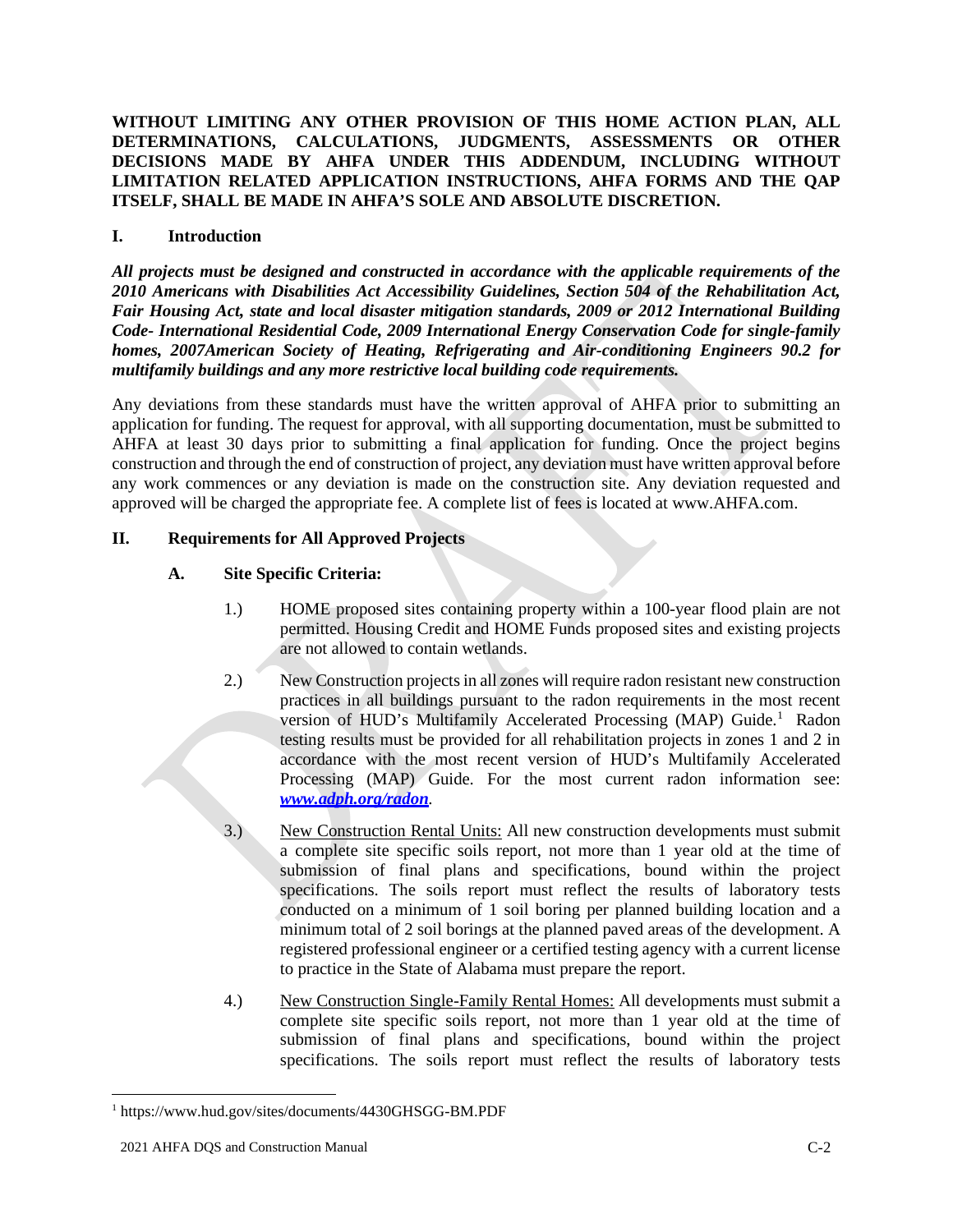conducted on a minimum of 1 soil boring for every 2 single family buildings and a minimum total of 2 soil borings at the planned paved areas of the development. A registered professional engineer or a certified testing agency with a current license to practice in the State of Alabama must prepare the report.

5.) Rehabilitation of an Existing Building: Projects adding any new building foundations must submit a foundation specific soils report. The soils report must reflect the results of laboratory tests conducted on a minimum of 1 soil boring per planned building location and a minimum total of 2 soil borings at the planned paved areas of the development. A registered professional engineer or a certified testing agency with a current license to practice in the State of Alabama must prepare the report.

## **B. Site Located Outside Municipal City Limits:**

- 1.) A proposed new construction site or existing project may be located outside a municipality's city limit but must be within the local police or sheriff jurisdiction.
- 2.) A proposed site or existing project that is located in the police jurisdiction of a local municipality must comply with applicable Zoning restrictions as if located within that municipality's city limit.
- 3.) Domestic water and fire water service must be provided to the development by the local utility service provider.

## **C. Project Standards:**

1.) Clubhouse/Community Building Standards:

The eligible square footage of the project's clubhouse/community building or space(s) is 3,000 square feet heated and cooled (inclusive of the office area, community laundry, community meeting room, restrooms, kitchens, etc.). The clubhouse/community building or space(s) may exceed 3,000 square feet heated and cooled but any square footage exceeding this amount will not be included in the Eligible Basis used to calculate the Housing Credit. The clubhouse/community building or space(s) is required to meet all applicable accessibility standards.

2.) Elderly Project Standards:

All 100% Elderly projects must be one-story structures. Exception: Projects may have more than one story, provided elevators are to be installed to service all upper level apartments. Design exceptions, or deviations, must be reviewed by AHFA on an individual basis.

3.) Required Unit Amenities:

All projects are required to have the following unit amenities for all units:

- Range
- Refrigerator with Ice Maker
- Dishwasher
- **Microwave**
- Washer and Dryer Connections
- **Heater**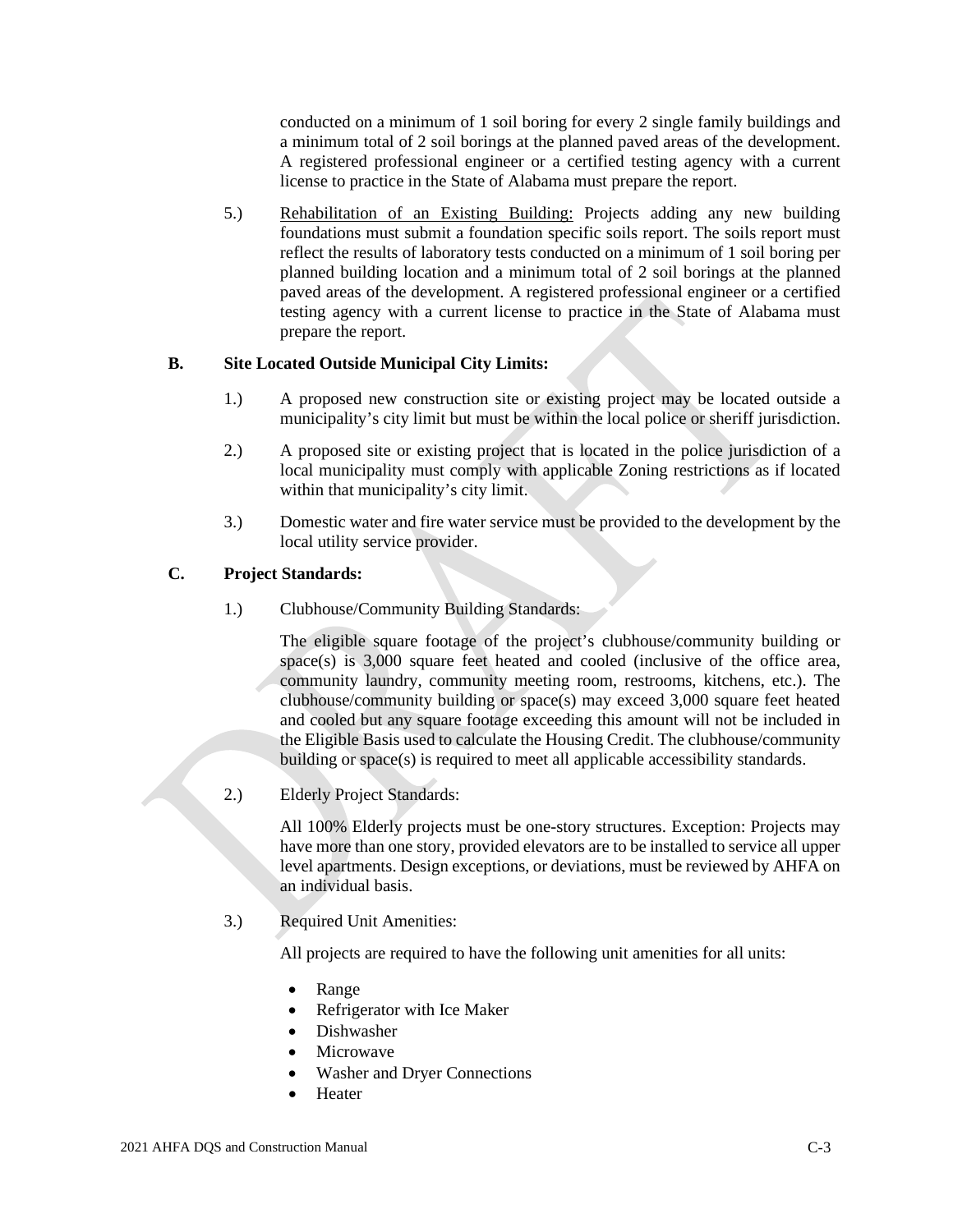- Air Conditioner
- Ceiling Fans

All units must include an exterior storage closet with a minimum area of sixteen (16) square feet and either a single coated wire shelf that spans the length of the closet or a grouping of smaller coated wire shelves. Developments designed with all interior unit access must provide the additional required exterior storage for each unit in the interior of the building(s). It may be located inside the unit, on the tenants' floor, or in a common area. All exterior and interior storage must be lockable.

4.) Modular Construction:

Modular units are to be constructed in component sections and assembled by a manufacturer in a controlled environment. The component sections are to be assembled on a conventional permanent foundation at the project site. Finish work is to be completed on site. Modular units must be constructed to meet applicable building codes, AHFA's specifications and Design Quality Standards stated herein. A modular home manufacturer's warranty must be provided.

5.) Drawing Submission Criteria:

The following documents must be prepared by a registered architect, surveyor, or engineer licensed to practice in the State of Alabama.

- a. Site Plan: The following items must be shown.
	- i. Scale: 1 inch = 40 feet or larger for typical units.
	- ii. North arrow.
	- iii. Locations of existing buildings, utilities, roadways, parking areas if applicable.
	- iv. Existing site/Zoning restrictions including setbacks, rights of ways, boundary lines, wetlands, and flood plain.
	- v. All proposed changes and proposed buildings, parking, utilities, and landscaping.
	- vi. Existing and proposed topography of site.
	- vii. Finished floor height elevations and all new paving dimensions and elevations.
	- viii. Identification of all specialty apartment units, including, but not limited to, designated handicapped accessible and sensory impaired apartment units.
	- ix. Provide an accessible route site plan with applicable details.

### b. Floor Plans:

- i. Scale:  $1/4$  inch = 1 foot or larger for typical units.
- ii. Show room/space layout, identifying each room/space with name and indicate finished space size of all rooms on unit plans.
- iii. Indicate the total gross square foot size, and the net square foot size for each typical unit.

For projects involving removal of asbestos and/or lead paint, identify location and procedures for removal.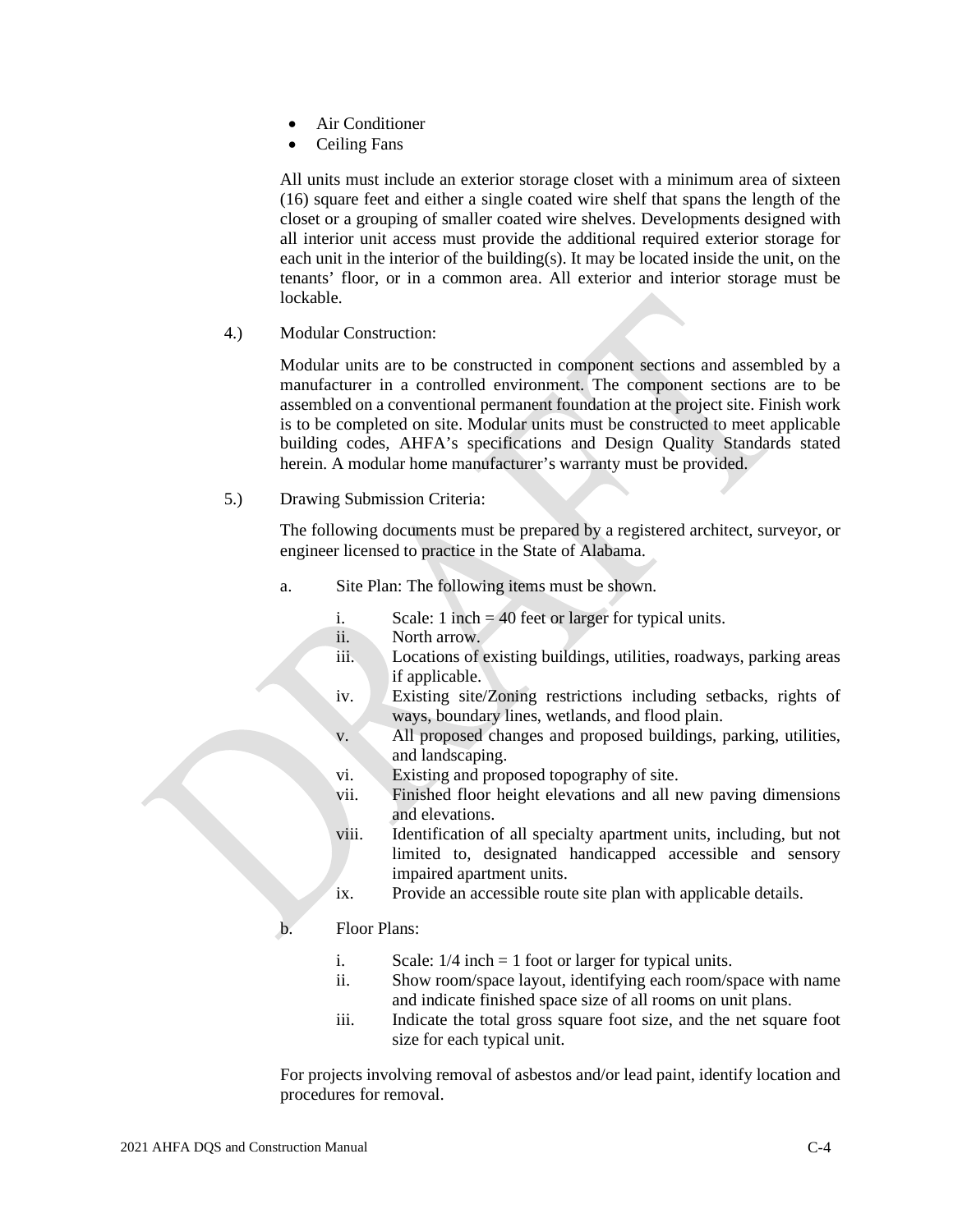- c. Elevations and sections:
	- i. Scale:  $1/8$  inch = 1 foot or larger.
	- ii. Identify all materials to be used on building exteriors and foundations.
- d. Title Sheet:

Indicate Building Codes and Accessibility Standards that are applicable for the project.

### **III. Attached New Construction Rental Units**

The following outline of minimum standards must be used in designing Housing Credit and HOME Funds projects of twelve or more attached units.

### **A. Minimum Building Standards:**

1.) Minimum Apartment Unit Net Area Requirements:

Net area is measured from the **interior finished face** of the exterior wall to the **interior finished face** of the common or tenant separation wall.

Minimum Bedroom Net Area is measured from the interior faces of all walls surrounding each bedroom, excluding closets, mechanical rooms, and storage rooms.

|                  | Number of        | <b>Minimum Unit Net</b> | <b>Min. Bedroom Net</b> |
|------------------|------------------|-------------------------|-------------------------|
| <b>Unit Type</b> | <b>Bathrooms</b> | Area*                   | Area                    |
| 1 Bedroom        |                  | 725 s.f.                | 120 s.f.                |
| 2 Bedroom        |                  | $900$ s.f.              | 120 s.f.                |
| 2 Bedroom        | 1.5              | $925$ s.f.              | 120 s.f.                |
| 2 Bedroom        | 2                | 975 s.f.                | 120 s.f.                |
| 3 Bedroom        | 2                | $1,200$ s.f.            | 120 s.f.                |
| 4 Bedroom        |                  | $1,455$ s.f.            | 120 s.f.                |
|                  |                  |                         |                         |

*\*Note 1: Net unit areas do not include outside storage, covered porches, patios, balconies, etc.*

2.) Exceptions to the minimum area requirements:

Single-Room Occupancy ("SRO") projects

- 3.) Exterior Building Standards:
	- a. Exterior Finishing Materials:
		- i. Exterior building coverings: For new construction, very low maintenance materials are required. Acceptable materials include: a) Brick;
			- b) High quality vinyl siding with a minimum thickness of .044 and a lifetime non-prorated limited warranty (50 year) transferable;
			- c) Cementitious siding and trim material; or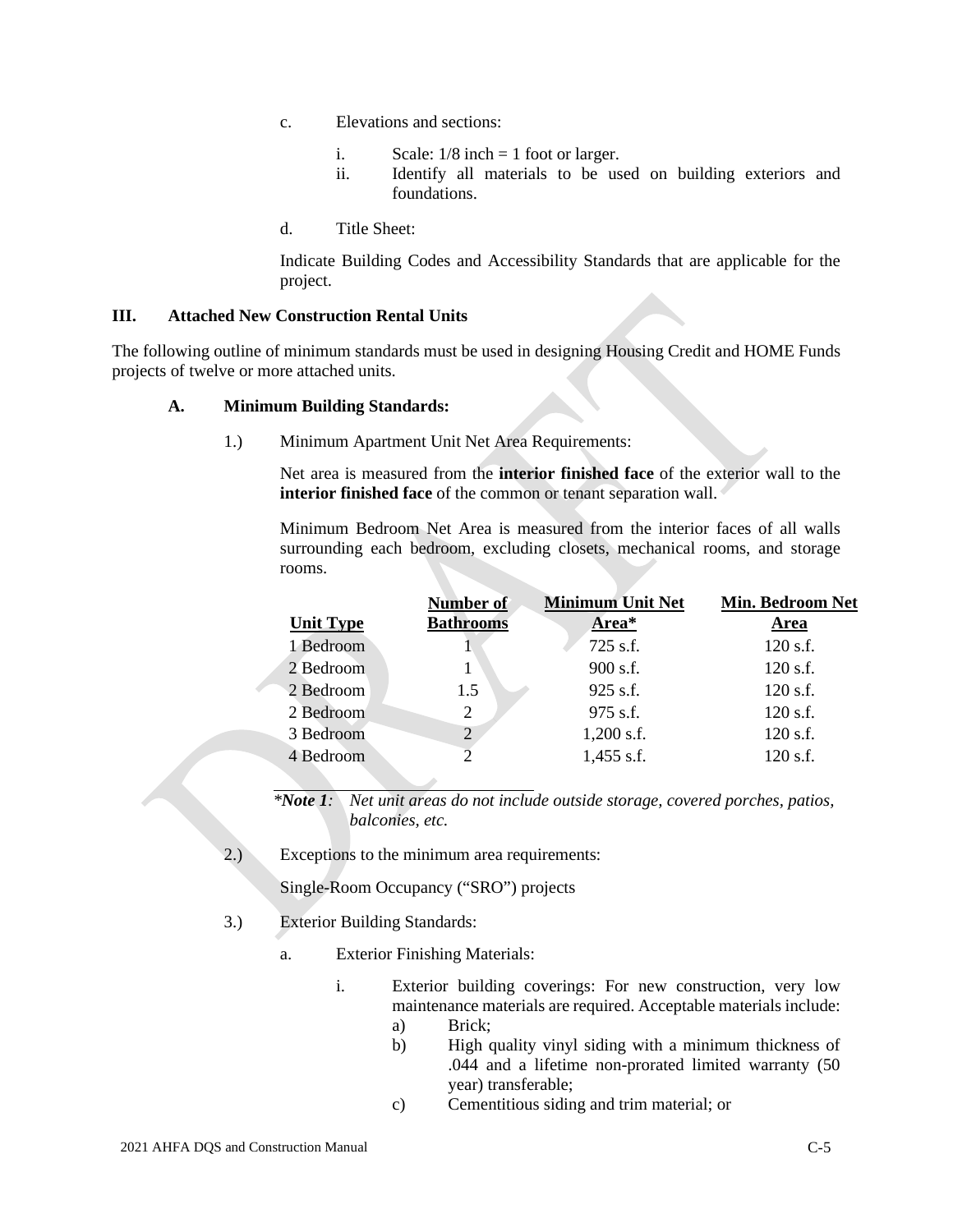d) Engineered composite siding and trim material.

All siding materials listed above are required to be 12 inches above the finished floor elevation of the building ground floor, with the exception of concrete patio and covered breezeway areas. Brick, decorative block or cultured stone must be used as an apron material.

- ii. Fascia and soffit: Must be prefinished vinyl, prefinished aluminum, cementitious trim or engineered composite trim. Material used for soffits must be perforated or vented.
- iii. Windows frames and sashes are to be constructed of vinyl-clad wood, solid extruded vinyl, fiberglass, or aluminum and all windows are required to have screens.
- iv. Materials for entry doors are to be metal-clad wood, fiberglass, or metal insulated construction. "Peepholes" and deadbolt locks are required in entry doors. Dead bolt locks on entry doors must have "thumb latch" on interior side. Double keyed dead bolt locks are prohibited. Minimum clear width of all exterior doors must be 34 inches.
- v. Roofing materials: Anti-fungal shingles or metal roof with 30 year warranty or better must be used.
- vi. Roof gable vents must be made of aluminum or vinyl materials.
- vii. All attics shall be vented.
- viii. All primary entries must be within a breezeway or have a minimum roof covering of 3-feet deep by 5-feet wide, and must be designed to divert water away from the entry door. Entry pads measuring 4 feet by 4 feet and made of impervious material with a slope that meets Fair Housing and ADA standards are required at each exterior entry.
- ix. All breezeways must be constructed of concrete floor/decking material.
- x. Exterior shutters are required on all 100% Brick or vinyl siding buildings.
- xi. Stairway components, such as stringers, treads, and risers must be constructed from steel or concrete. All project steps must include a kick plate in between each step beginning at the first step nearest to the ground and ending at the nearest step at the balcony or landing. Handrails and pickets must be constructed from steel or aluminum.
- xii. Patio and porch/balcony components used as part of the building must have concrete slabs or decks and must be constructed so that no wood is exposed. Concealment must be with materials such as aluminum, vinyl, cementitious materials trim or engineered composite trim. Structural wood columns must be at a minimum 6" x 6" pressure treated columns concealed as noted above or properly sized columns of steel, fiberglass, high density urethane or aluminum. Decorative rails and/or guard rail systems used at porches and patios must be code compliant systems of vinyl, fiberglass, steel or aluminum. Wooden support posts must be installed to prevent degradation (rotting) to ends of posts and to provide for structural and anchoring of post to slab. Wood railings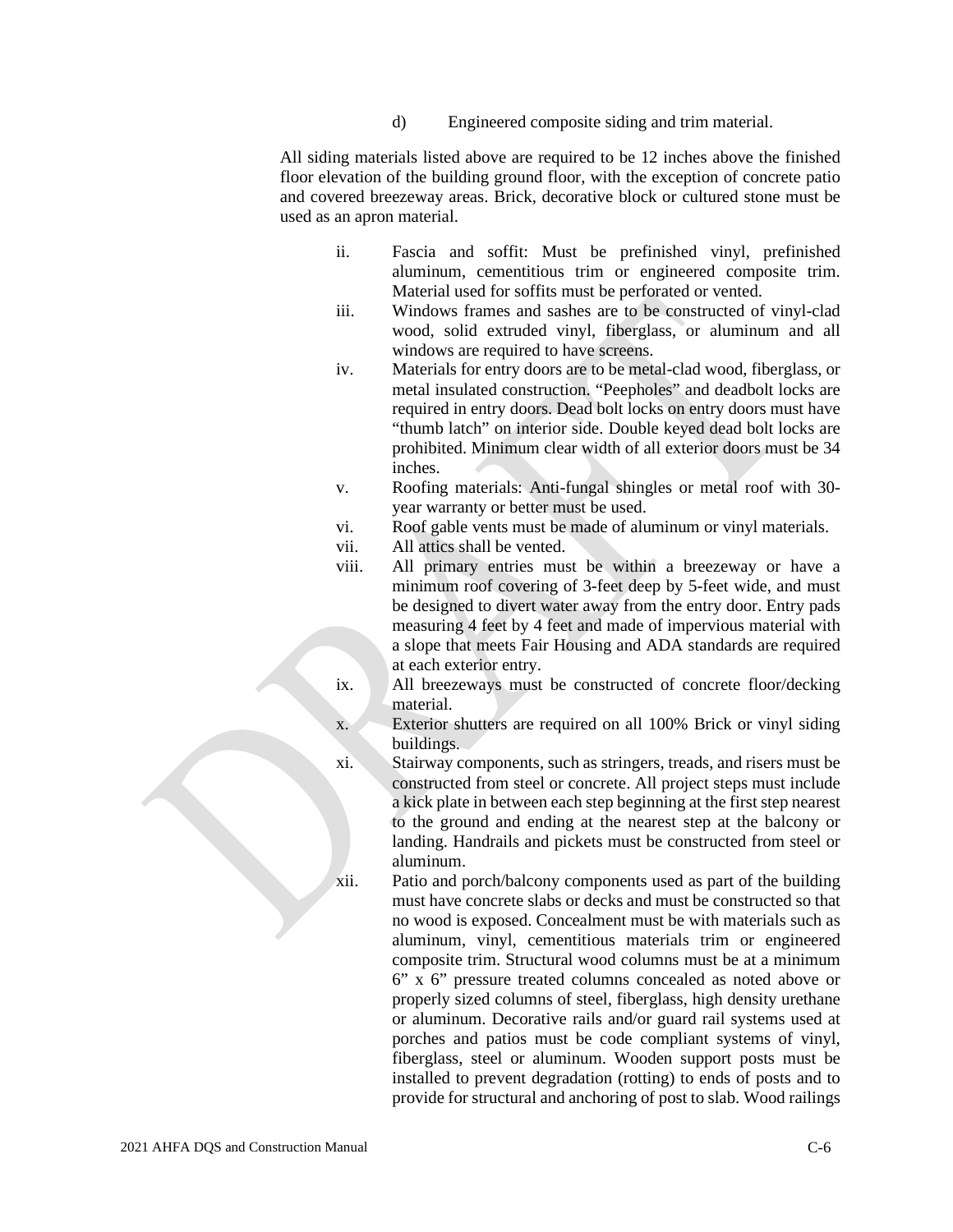are not allowed.

- b. Other Exterior Standards:
	- i. Adequate exterior lighting is required in all covered exterior breezeways/walkways. Exterior lighting fixtures are required at all entry doors. The fixtures must be controlled from the interior of the unit. Exterior light fixtures at apartment unit entry doors in apartment buildings with enclosed, heated and cooled corridors are not required when the corridor lighting remains on all the time.
	- ii. Address numbers are to be clearly visible.
	- iii. One and one-half parking spaces per living unit required for family units, one space per unit for elderly units, two parking spaces for single family homes, and two parking spaces for each duplex, unless local code dictates otherwise, and no designated street parking allowed.
	- iv. Metal flashing or 20 mil polyethylene when used in conjunction with a self-adhering polyethylene laminate flashing, must be installed above all exterior door and window units.
	- v. A landscaping plan must be submitted indicating areas to be sodded and landscaped. Landscaping plan(s) must follow any applicable municipal landscape ordinance. At a minimum, 20 feet of solid sod must be provided (if ground space allows) from all sides of every building and between all buildings and paved areas. All disturbed areas must be seeded. Landscaping around and between the buildings is allowed. At a minimum, provide 1 2" caliper tree per unit and 6 1-gallon shrubs per unit.

vi. Concrete curbing is required along all paved areas throughout the development site, including parking areas. (Valley curbs are not allowed)

vii. Sidewalk access to all parking spaces must be provided. Where the accessible route on the site crosses a vehicular roadway, crosswalk lines are required. They shall not be less than 6 inches or greater than 24 inches in width.

viii. A lighted project sign including the Fair Housing logo is required. Depending on the placement as it relates to the access of the property from the public road, the project's sign may require the project's name and Fair Housing logo on both sides of the sign.

ix. A minimum of 1 trash dumpster or compactor enclosed on a minimum of 3 sides is required. The trash dumpster/compactor enclosure must be ADA accessible and have a concrete apron. If the dumpster itself is not accessible, trashcans must be placed within the enclosure for use by handicap tenants.

x. Continuous asphalt or concrete paved access road must be provided to the entrance of the development.

xi. All parking must be asphalt or concrete. An asphalt or concrete paving recommendation letter must be provided with the reservation items by a geotechnical engineer.

xii. All sidewalks and walkways must be concrete and at least 36 inches wide. All public buildings, clubhouse/community building and amenities must be connected to the dwelling units by a

2021 AHFA DQS and Construction Manual C-7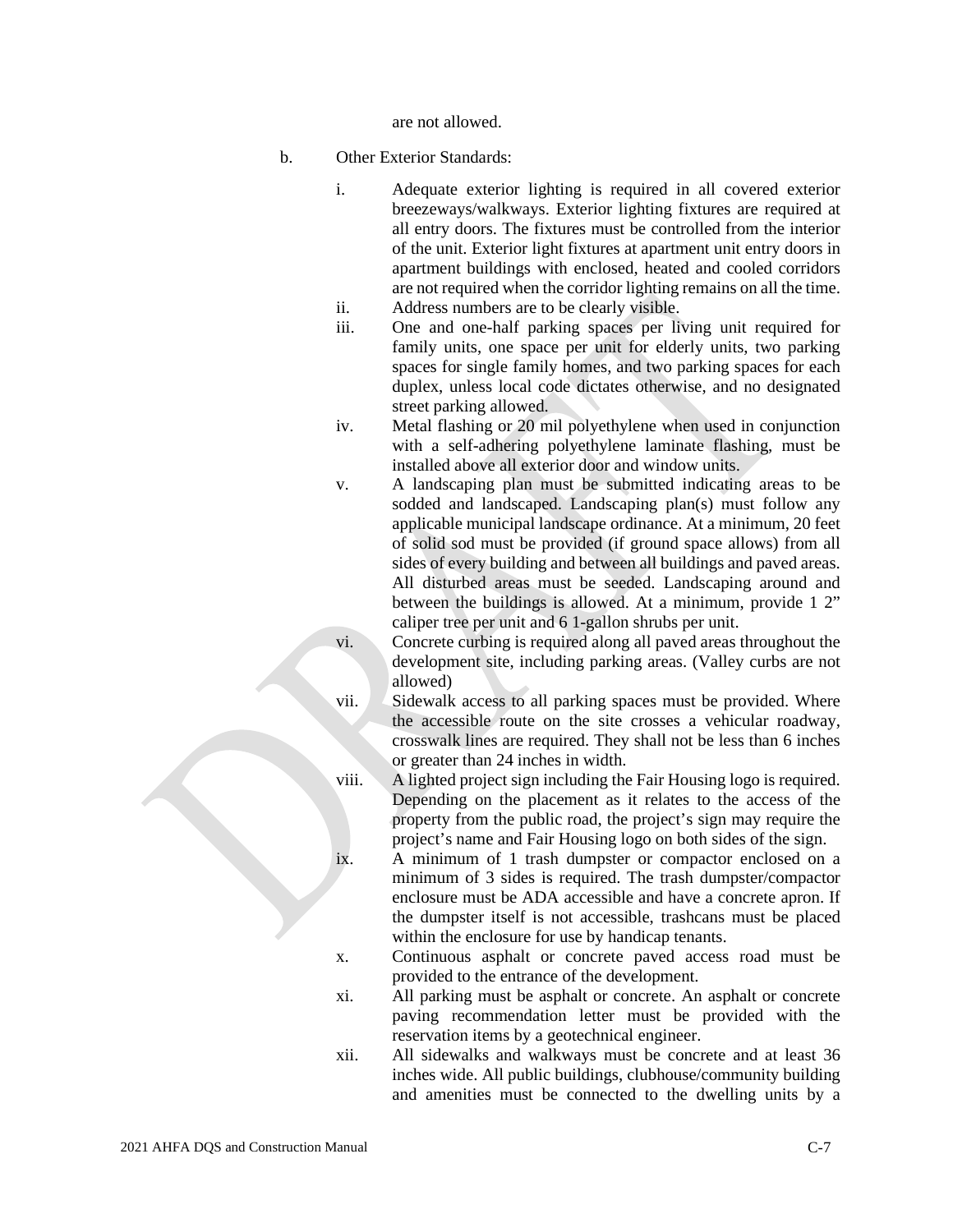sidewalk or walkway.

- xiii. Mailboxes, playground and all exterior project amenities must be on an accessible route as defined by the Fair Housing Guidelines. All exterior project amenities that have exposed components used as part of the structure must be constructed so that no wood is exposed. Concealment shall be with materials such as aluminum or vinyl siding or cementitious materials. Decorative rails and/or guard rail systems used shall be code compliant systems of vinyl, fiberglass or metal. Wood railings are not allowed. Gazebos and picnic shelters shall have table(s) with attached bench seating.
- xiv. No above ground propane tanks allowed on the site.
- xv. All utilities located on site must be underground.
- xvi. Storm Water retention basins (existing, shared and/or newly constructed) must be located within the property and include fencing around the entire perimeter with a lockable maintenance gate. The retention area will be maintained and managed in a manner to provide safety to the tenants. Including preventing vermin, insect and reptile infestation, vegetation overgrowth, and must be kept free of all trash and debris.
- 4.) Interior Building and Space Standards:
	- a. Wall Framing:
		- i. Walls may be framed using metal studs in lieu of wood.
		- ii. Sound proofing or sound batt insulation is required between the stud framing in tenant separation walls. A sound rating of Sound Transmission Class (STC) 54 is required.
		- iii. Sound proofing between floors is required to achieve a rating of (STC) of not less than 50 and an Impact Insulation Class (IIC) of not less than 50.
	- b. Insulation Requirements:
		- i. Exterior wall insulation must have an overall R-13 minimum for the entire wall assembly.
		- ii. Roof or attic insulation must have an R-38 minimum.
		- iii. Vapor retarders must be installed if recommended by project architect.
	- c. Kitchen spaces:
		- i. A minimum 6 1/2-inch deep double bowl stainless steel sink is required in each unit.
		- ii. Each unit must be equipped with a 2.5 lb. ABC rated dry chemical fire extinguisher readily accessible in the kitchen and mounted to accommodate handicapped accessible height in accessible units. Each unit must also contain either fire protection canisters above the cooktop surface or temperature limiting plates on the cooktop surface.
		- iii. New cabinets must have dual sidetrack drawers and no laminate or particleboard fronts for doors or drawer fronts. Cabinets must meet the ANSI/KCMA A161.1 performance and construction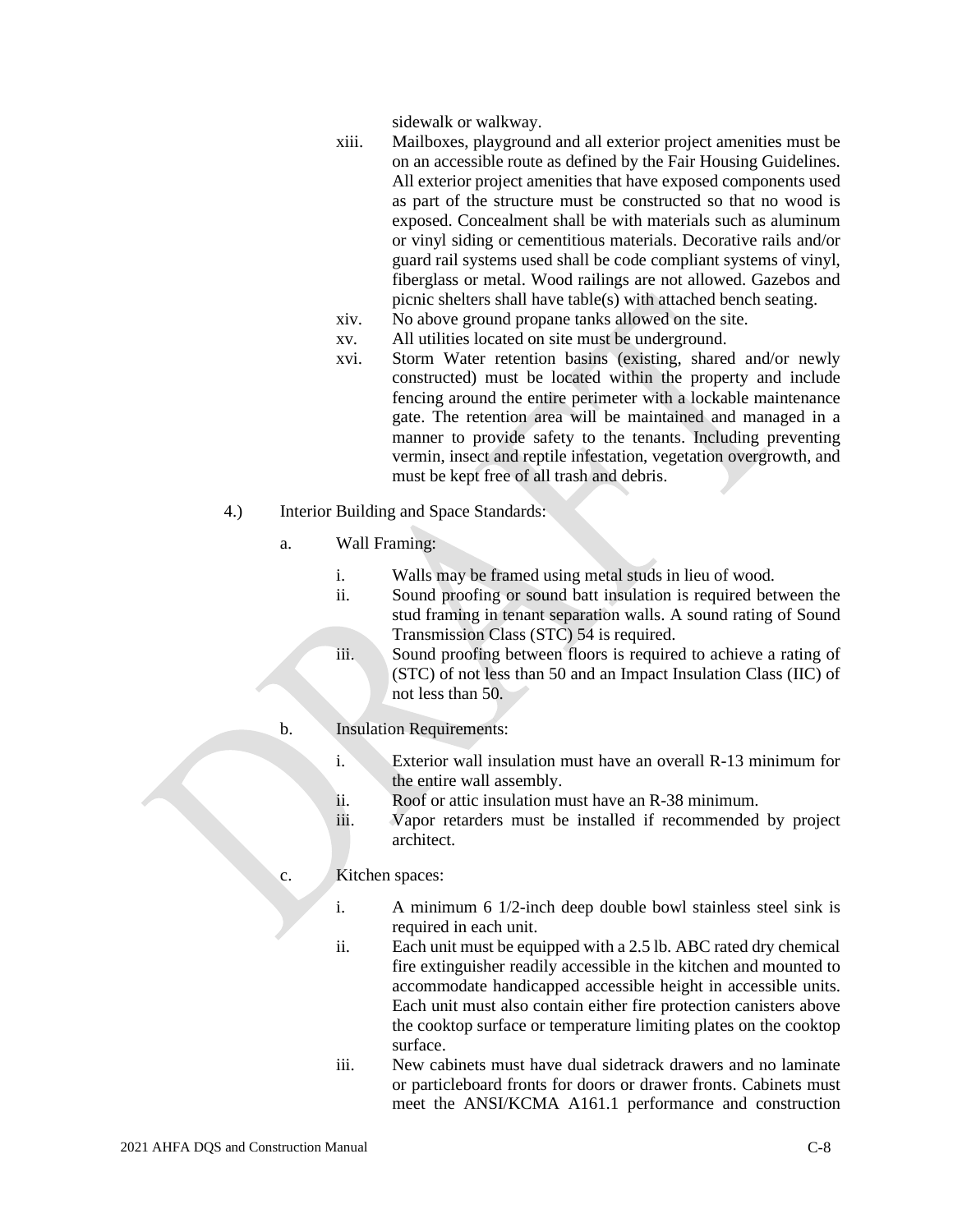standard for kitchen and vanity cabinets. Cabinets must bear the certification seal of KCMA (Kitchen Cabinet Manufacturers Association).

- iv. A pantry closet or pantry cabinet is required in each unit. The pantry must be 1'6" x 1'6" deep and/or pre-manufactured millwork pantry cabinets that are 1'x 2'-6" deep with a minimum five shelves, located in or adjacent to the kitchen.
- v. A 4 foot long fluorescent light fixture is required.
- vi. All appliances must be Energy Star rated.
- vii. A grease shield is required behind ranges on the wall.

### d. Bathroom Spaces:

- i. Tub/shower units must have minimum dimensions of 30-inch width by 60- inch length and be equipped with anti-scald valves. Integral wood blocking in walls as per Fair Housing guidelines is required. All tubs in designated handicap accessible units must come complete with "factory- installed grab bars" where the tub surrounds are reinforced. Wood blocking in walls is still required with factory reinforced fiberglass surrounds. If the tub surrounds are not reinforced fiberglass, hard tile or cultured marble or composite materials; solid wood blocking must be installed to meet Fair Housing guidelines.
- ii. Water closets must be installed to comply with applicable ANSI, UFAS and Fair Housing accessibility guidelines.
- iii. Mirror length must extend to top of vanity backsplash with top of mirror a minimum of 6'-0" above finish floor. Framed decorative mirrors or medicine cabinets with mirrors are allowed with a minimum size of 14" x 24".
- iv. Vanity cabinets with drawers or a vanity cabinet without drawers and a linen cabinet with drawers must be installed in all units. All cabinets in designated handicap accessible units must be installed in compliance with applicable ANSI or UFAS guidelines.
- e. Hallways must have a minimum clear width of 36 inches or greater as per applicable accessibility standards.
- f. All interior doors to habitable spaces in unit(s) subject to Fair Housing Guidelines must have a minimum clear width in compliance with the applicable Fair Housing design standards. All interior doors to habitable spaces in designated handicap accessible units must have a minimum width of 36 inches. All interior doors to habitable spaces in all other units must have a minimum clear width of 30 inches.
- g. Separately switched overhead lighting is required in each room. Energy Star ceiling fans with light kits are required in the living room and each bedroom.
- h. Window treatments are required for all windows.
- i. Sliding glass doors are prohibited.
- j. Floor Finishes: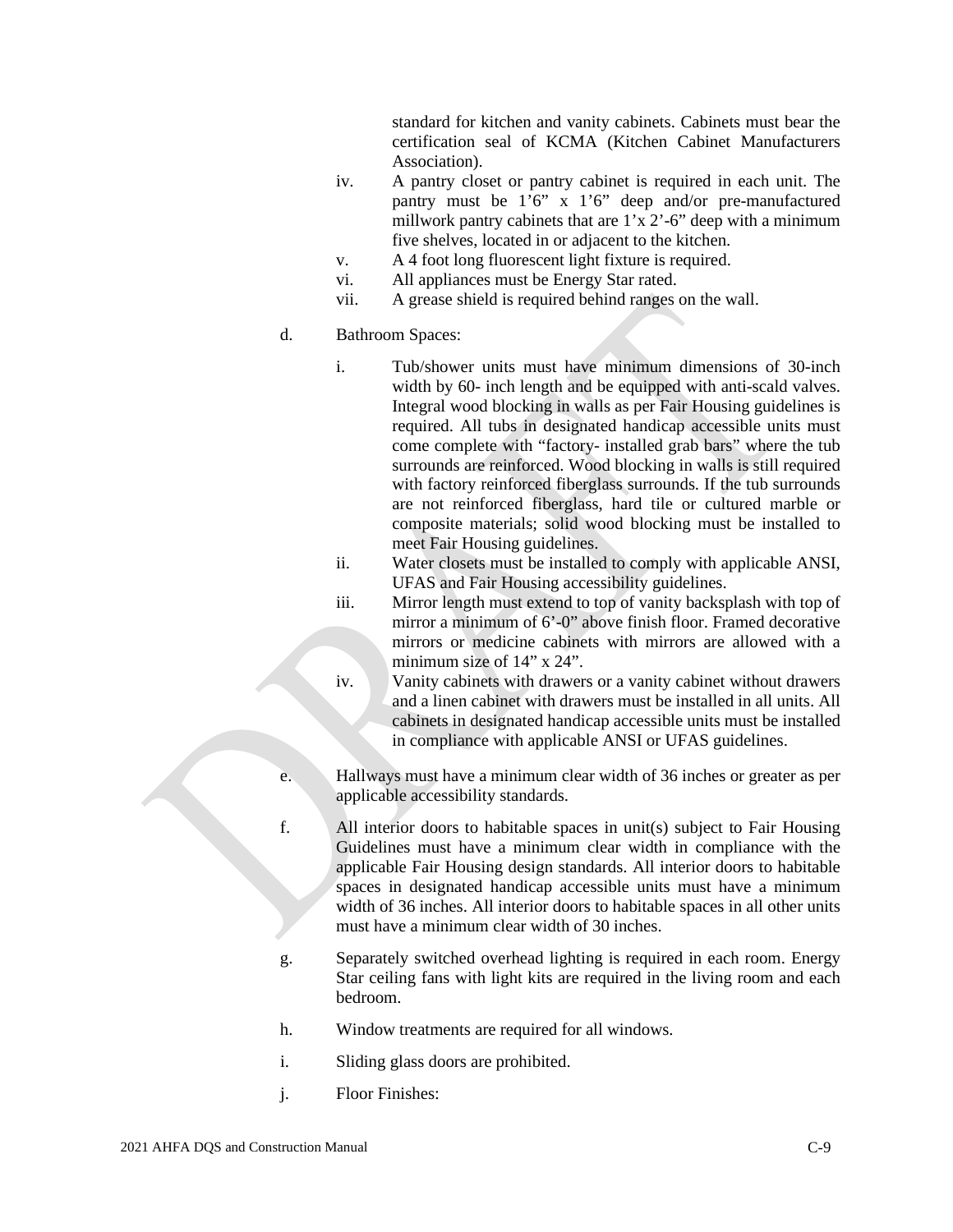- i. Carpet materials must meet FHA minimum standards.
- ii. Resilient flooring materials must meet FHA minimum standards.
- k. A minimum of two hard-wired with battery back-up smoke detectors are required per unit. Townhomes must have a minimum of 1 smoke detector upstairs.
- l. A carbon monoxide detector must be installed in each unit with gas mechanical systems or appliances. Units with an attached garage must also have a carbon monoxide detector installed.
- m. All units pre-wired for cable television hook-ups in the living room and 1 per bedroom.
- 5.) Plumbing and Mechanical Equipment:
	- a. Water heaters must be placed in drain pans with drain piping plumbed to the outside or to an indirect drain connected to the sanitary sewer system. Water heater T&P relief valve discharge must meet applicable building code requirements. Additionally:
		- i. Electric water heaters must be high efficiency with a minimum 0.93 Uniform Energy Factor (UEF) for a 30-gallon tank or minimum .92 UEF for a 40-gallon tank.
		- ii. Gas water heaters must be high efficiency with a minimum 0.60 Uniform Energy Factor (UEF) for a 30-gallon tank or minimum .58 UEF for a 40-gallon tank.
	- b. Through-wall HVAC units are not permitted in residential units except in efficiency units.
	- c. CPVC supply piping is not allowed for interior space in-wall or overhead services.
	- d. HVAC units and water heaters are not permitted in attic spaces. HVAC units must be installed in Mechanical Closets with insulated walls located within the living unit. Water heaters are to be located within the living unit.
	- e. HVAC refrigeration lines must be insulated.
	- f. HVAC 14 SEER or greater must be used.

#### **IV. New Construction Single Family Rental Homes**

The following outline of minimum standards must be used in designing Housing Credit and HOME Program projects of twelve or more units and consist of single-family. All single-family homes must be new construction.

#### **A. Minimum Building Standards:**

1.) Minimum Unit Net Area Requirements:

Minimum Bedroom Net Area is measured from the interior faces of all walls surrounding each bedroom, excluding closets, mechanical rooms, and storage rooms.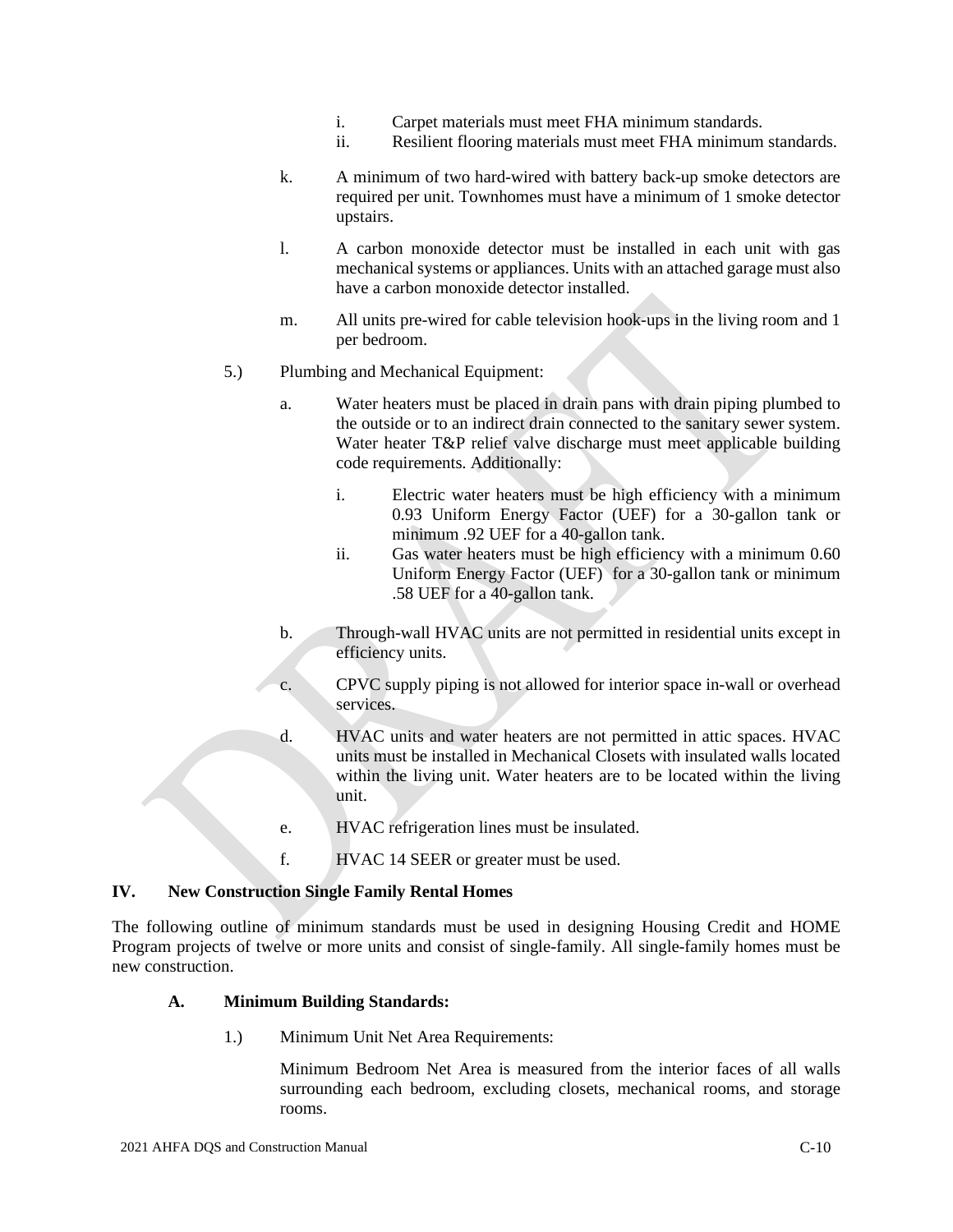|                  | Number of        | Minimum Unit  | <b>Minimum Bedroom</b> |
|------------------|------------------|---------------|------------------------|
| <b>Unit Type</b> | <b>Bathrooms</b> | Net Area*     | Net Area <sup>*</sup>  |
| 3 Bedroom        |                  | $1.200$ s. f. | $120$ s. f.            |
| 4 Bedroom        |                  | $1.455$ s.f.  | $120$ s. f.            |

*\*Note 1:Unit areas do not include outside storage, covered porches, patios, balconies, etc.*

- 2.) All single-family rental homes must have a minimum of 30 feet of building facing the front street. These 30 feet must be the sum of all front-facing dimensions adjacent to conditioned space and can include the "common" wall which is part of a front- facing garage as long as this wall is front-facing and conditioned on 1 side.
- 3.) All single-family rental homes must have a minimum of 30 feet front yard building set-back from the curb. Each home must have a minimum of 10 foot side yards. (Minimum width of lot shall be fifty (50) feet.) Both lot width and side yard setbacks can be modified with the following exception: A 10 foot side yard setback on 1 lot side and a "zero lot line" setback on the other (thus, a forty (40) foot minimum lot width) will be allowed with a front-facing garage.
- 4.) All single-family rental homes must have a minimum of 3 different front and rear elevation designs. No identical front elevations may be built next to each other.
- 5.) All single-family rental homes must have a minimum of 3 different color schemes.

### **B. Exterior Building Standards:**

- 1.) Exterior Finishing Materials:
	- a. Exterior building coverings: Very low maintenance materials are required. Acceptable materials include:
		- i. Brick;
		- ii. High quality vinyl siding with a minimum thickness of .044 and a lifetime non-prorated limited warranty (50 year) transferable;
		- iii. Cementitious siding and trim material; or
		- iv. Engineered composite siding and trim material.

All siding materials listed above are required to be 12 inches above the finished floor elevation of the building ground floor, with the exception of concrete patio and covered breezeway areas. Brick decorative block or cultured stone must be used as an apron material.

- b. Fascia and soffit: Must be prefinished vinyl, prefinished aluminum, cementitious trim or engineered composite trim. Material used for soffits must be perforated or vented.
- c. Windows frames and sashes are to be constructed of vinyl-clad wood, solid extruded vinyl, fiberglass, or aluminum and all windows are required to have screens.
- d. Materials for entry doors are to be metal-clad wood, fiberglass, or metal insulated construction. "Peepholes" and deadbolt locks are required in entry doors. Dead bolt locks on entry doors must have "thumb latch" on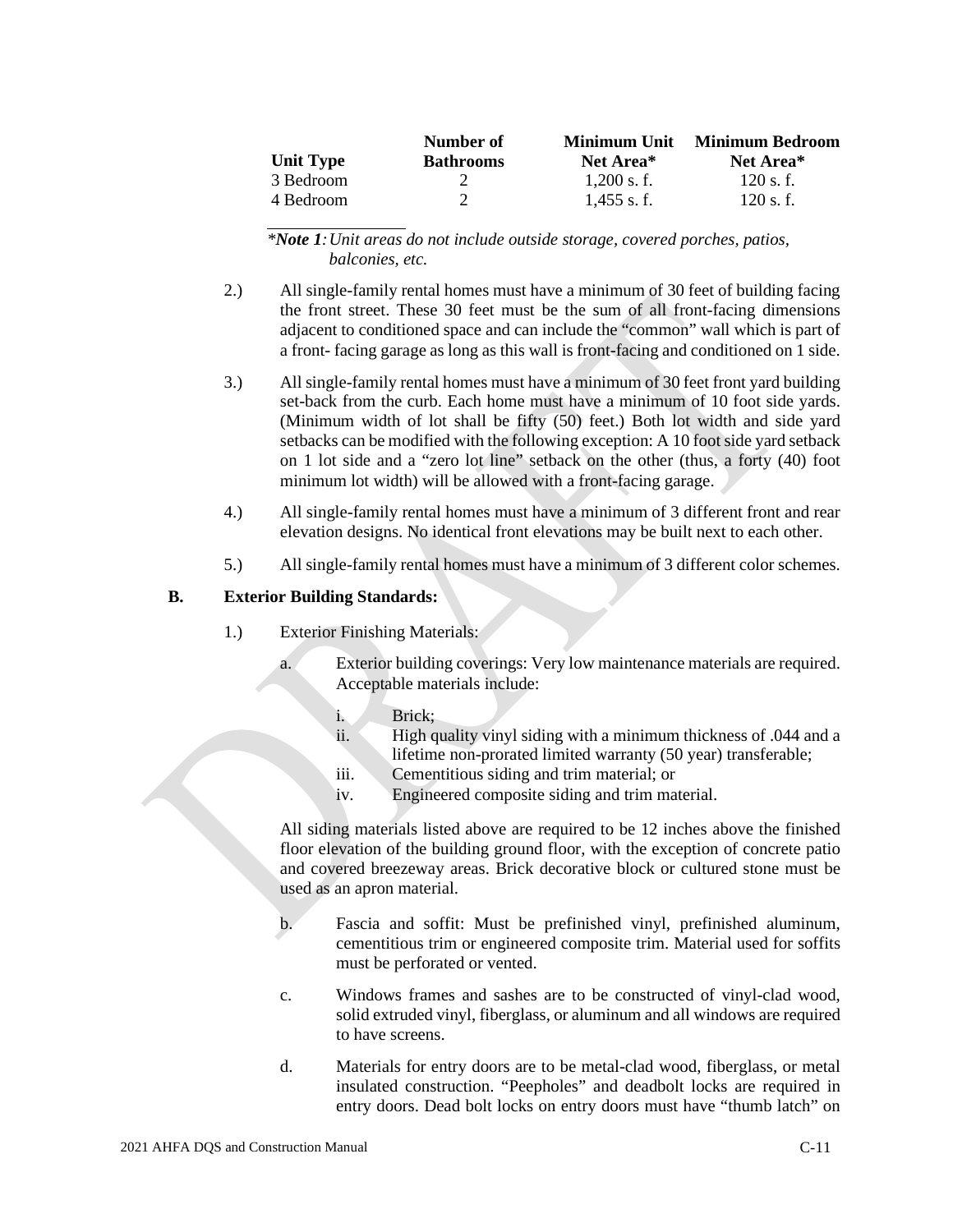interior side. Double keyed dead bolt locks are prohibited. Minimum clear width of all exterior doors must be 34 inches.

- e. Roofing materials: Anti-fungal shingles or metal roof with 30-year warranty or better must be used.
- f. Roof gable vents must be made of aluminum or vinyl materials. All roof penetrations must be located on the rear most section of the roofline.
- g. All attics must be vented.
- h. Exterior shutters are required on all single-family homes.
- i. Units where a conventional wood frame foundation system is used, a nonwood "maintenance-free" composite decking material may be used at porches above a pressure treated wood framing system.
- 2.) Other Exterior Standards:
	- a. Exterior lighting is required at entry doors.
	- b. Address numbers are to be clearly visible.
	- c. 2 parking spaces for each home.
	- d. Metal flashing or 20 mil polyethylene when used in conjunction with selfadhering polyethylene laminate flashing, must be installed above all exterior door and window units.
	- e. A landscaping plan must be submitted indicating areas to be sodded and landscaped. Landscaping plan(s) must follow any applicable landscape municipal ordinance. At a minimum, 20 feet of solid sod must be provided (if ground space allows) from all sides of every building and between all buildings and paved areas. All disturbed areas must be seeded. All rental units must have minimum of 2 trees per unit and 12 1-gallon shrubs per unit.
	- f. Concrete curbing is required along all paved areas throughout the development site, including parking areas. 6 inch raised curbs and gutter design is required. No valley curbs allowed.
	- g. Sidewalk access to the front door and the driveway must be provided.
	- h. A lighted project sign including the Fair Housing logo is required. Depending on the placement as it relates to the access of the property from the public road, the project's sign may require the project's name and Fair Housing logo on both sides of the sign.
	- i. A minimum of 1 trash dumpster or compactor enclosed on a minimum of 3 sides is required. The trash dumpster/compactor enclosure must be ADA accessible and have a concrete apron. If the dumpster itself is not accessible, trashcans must be placed within the enclosure for use by handicap tenants. Individual trash receptacle at each home may be provided instead of a single trash dumpster.
	- j. Continuous asphalt or concrete paved access road must be provided to the entrance of the development.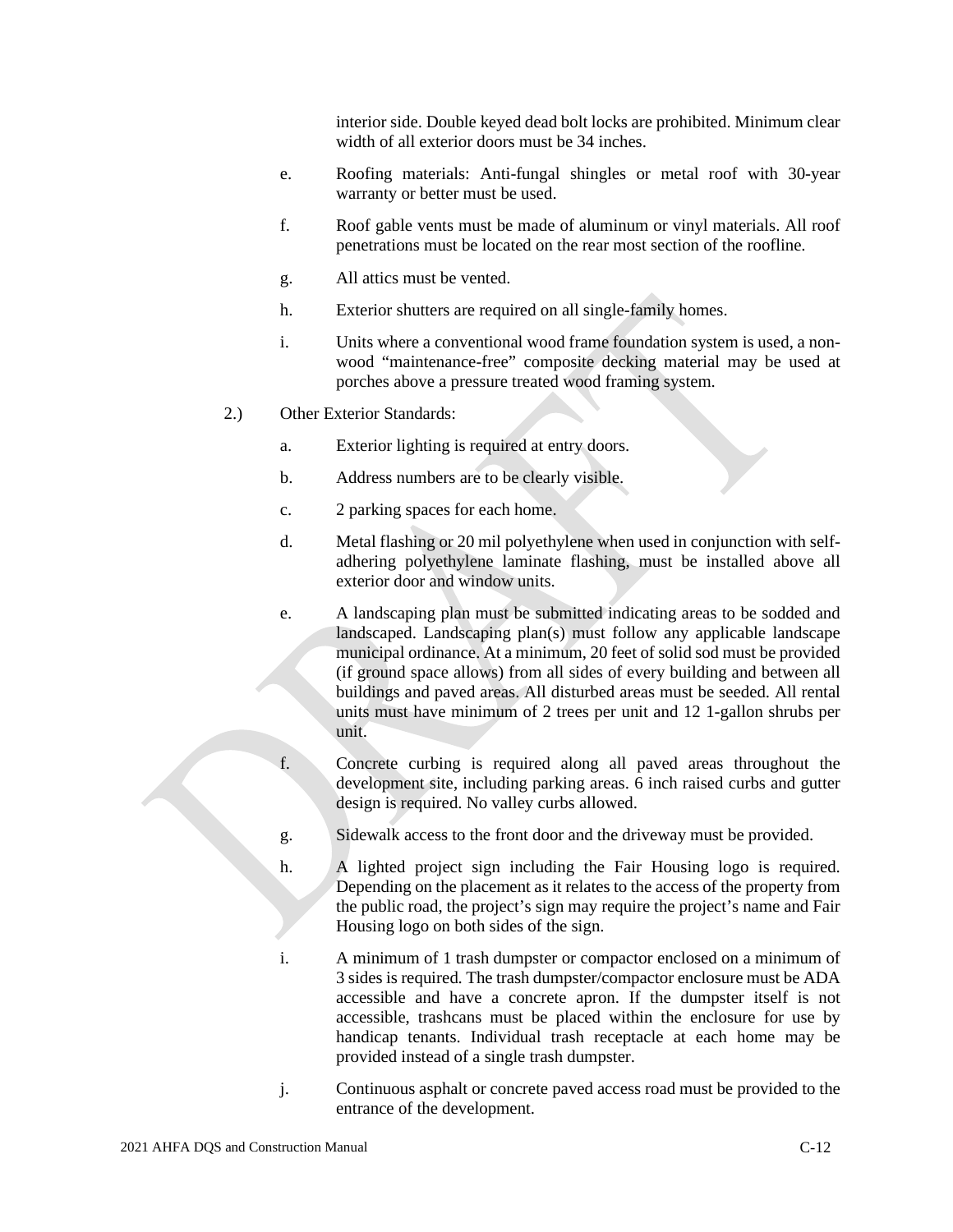- k. All community parking must be asphalt or concrete. An asphalt or concrete paving recommendation letter must be provided with the reservation items by a geotechnical engineer.
- l. All sidewalks and walkways must be concrete and at least 36 inches wide. All public buildings, community building and amenities must be connected to the dwelling units by a sidewalk or walkway on 1 side of the street throughout the development.
- m. All driveways must be concrete.
- n. Mailboxes, playground and all exterior project amenities must be ADA accessible. All exterior project amenities that have exposed components used as part of the structure must be constructed so that no wood is exposed. Concealment shall be with materials such as aluminum or vinyl siding or cementitious materials. Decorative rails and/or guard rail systems used shall be code compliant systems of vinyl, fiberglass or metal. Wood railings are not allowed. Gazebos and picnic shelters shall have table(s) with attached bench seating.
- o. No above ground propane tanks allowed on the site.
- p. All onsite utilities must be underground.
- q. Storm Water retention basins (existing, shared and/or newly constructed) must be located within the property and include fencing around the perimeter with a lockable maintenance gate. The retention area will be maintained and managed in a manner to provide safety to the tenants. Including preventing vermin, insect and reptile infestation, vegetation overgrowth, and must be kept free of all trash and debris.

# **C. Interior Building and Space Standards:**

1.) Wall Framing:

Walls may be framed using metal studs in lieu of wood.

- 2.) Insulation Requirements:
	- a. Exterior wall insulation must have an overall R-13 minimum for the entire wall assembly.
	- b. Roof or attic insulation must have an R-38 minimum.
	- c. Vapor retarders must be installed if recommended by project architect.
- 3.) Kitchen spaces:
	- a. 6 1/2-inch deep double bowl stainless steel sink is required in each unit.
	- b. Each unit must be equipped with a 2.5 lb. ABC rated dry chemical fire extinguisher readily accessible in the kitchen and mounted to accommodate handicapped accessible height in accessible units. Each unit must also contain either fire protection canisters above the cooktop surface or temperature limiting plates on the cooktop surface.
	- c. New cabinets must have dual sidetrack drawers and no laminate or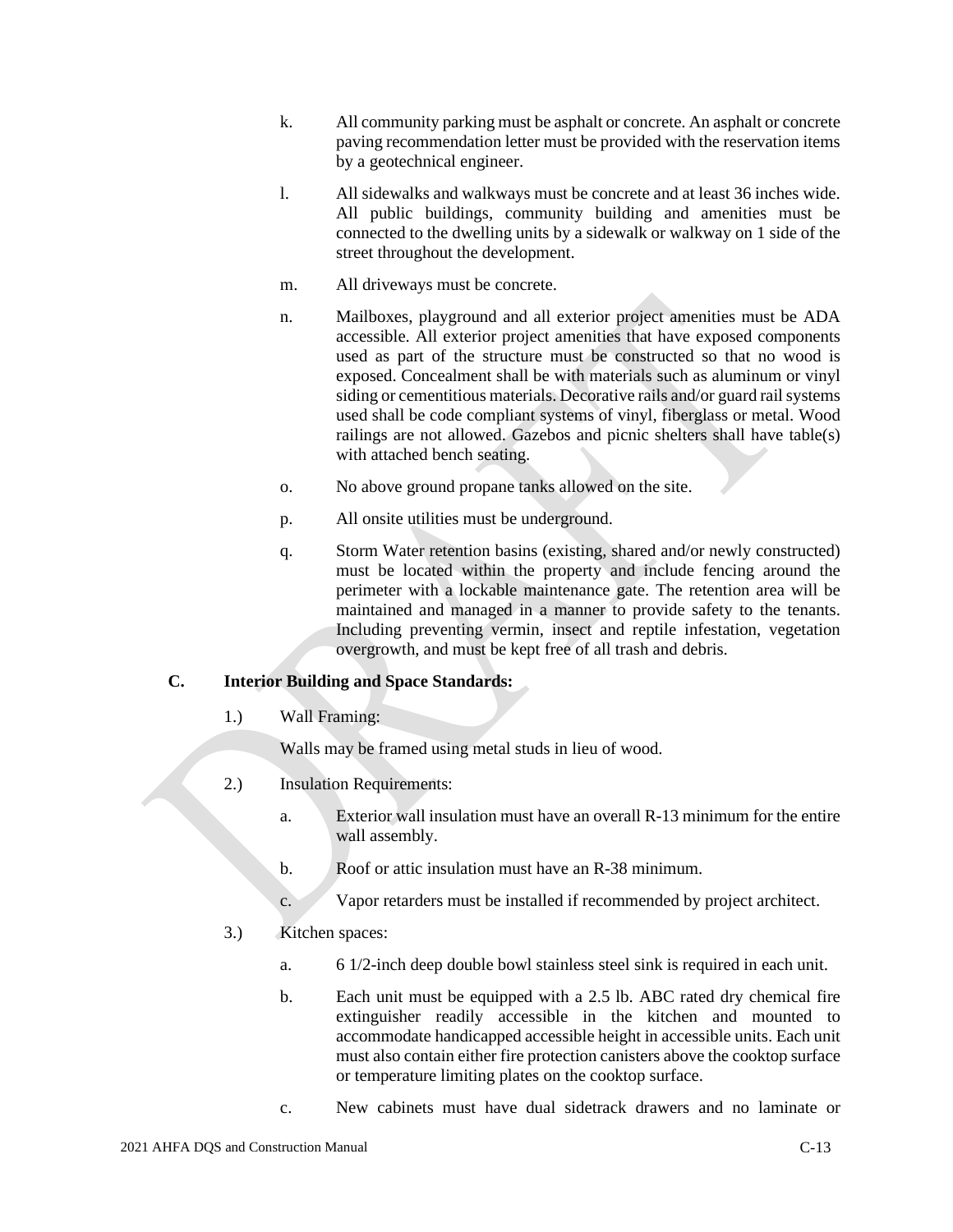particleboard fronts for doors or drawer fronts. Cabinets shall meet the ANSI/KCMA A161.1 performance and construction standard for kitchen and vanity cabinets. Cabinets shall bear the certification seal of KCMA (Kitchen Cabinet Manufacturers Association).

- d. A pantry closet or pantry cabinet is required in each unit. The pantry must be 1'6" x 1'6" deep with a minimum five shelves, located in or adjacent to the kitchen.
- e. A 4 foot fluorescent light fixture is required.
- f. All appliances must be Energy Star rated.
- g. A grease shield is required behind ranges on the wall.
- 4.) Bathroom Spaces:
	- a. Tub/shower units must have minimum dimensions of 30-inch width by 60 inch length and be equipped with anti-scald valves. Integral wood blocking in walls as per Fair Housing guidelines is required. All tubs in designated handicap accessible units must come complete with "factory-installed grab bars" where the tub surrounds are reinforced. Wood blocking in walls is still required with factory reinforced fiberglass surrounds. If the tub surrounds are not reinforced fiberglass, hard tile or cultured marble or composite materials; solid wood blocking must be installed to meet Fair Housing guidelines.
	- b. Water closets must be installed to comply with applicable ANSI, UFAS and Fair Housing accessibility guidelines.
	- c. Mirror length must extend to top of vanity backsplash with top of mirror a minimum of 6'-0" above finish floor. Framed decorative mirrors or medicine cabinets with mirrors are allowed with a minimum size of 14" x  $24$ ".
	- d. Vanity cabinets with drawers or a vanity cabinet without drawers and a linen cabinet with drawers must be installed in all units. All cabinets in designated handicap accessible units must be installed in compliance with applicable ANSI or UFAS guidelines.
- 5.) Floor Finishes:
	- a. Carpet materials must meet FHA minimum standards.
	- b. Resilient flooring materials must meet FHA minimum standards.
- 6.) Other Interior Standards:
	- a. Hallways must have a minimum clear width of 36 inches or greater as per applicable accessibility standards.
	- b. All interior doors to habitable spaces in unit(s) subject to Fair Housing Guidelines must have a minimum clear width in compliance with the applicable Fair Housing design standards. All interior doors to habitable spaces in designated handicap accessible units must have a minimum width of 36 inches. All interior doors to habitable spaces in all other units